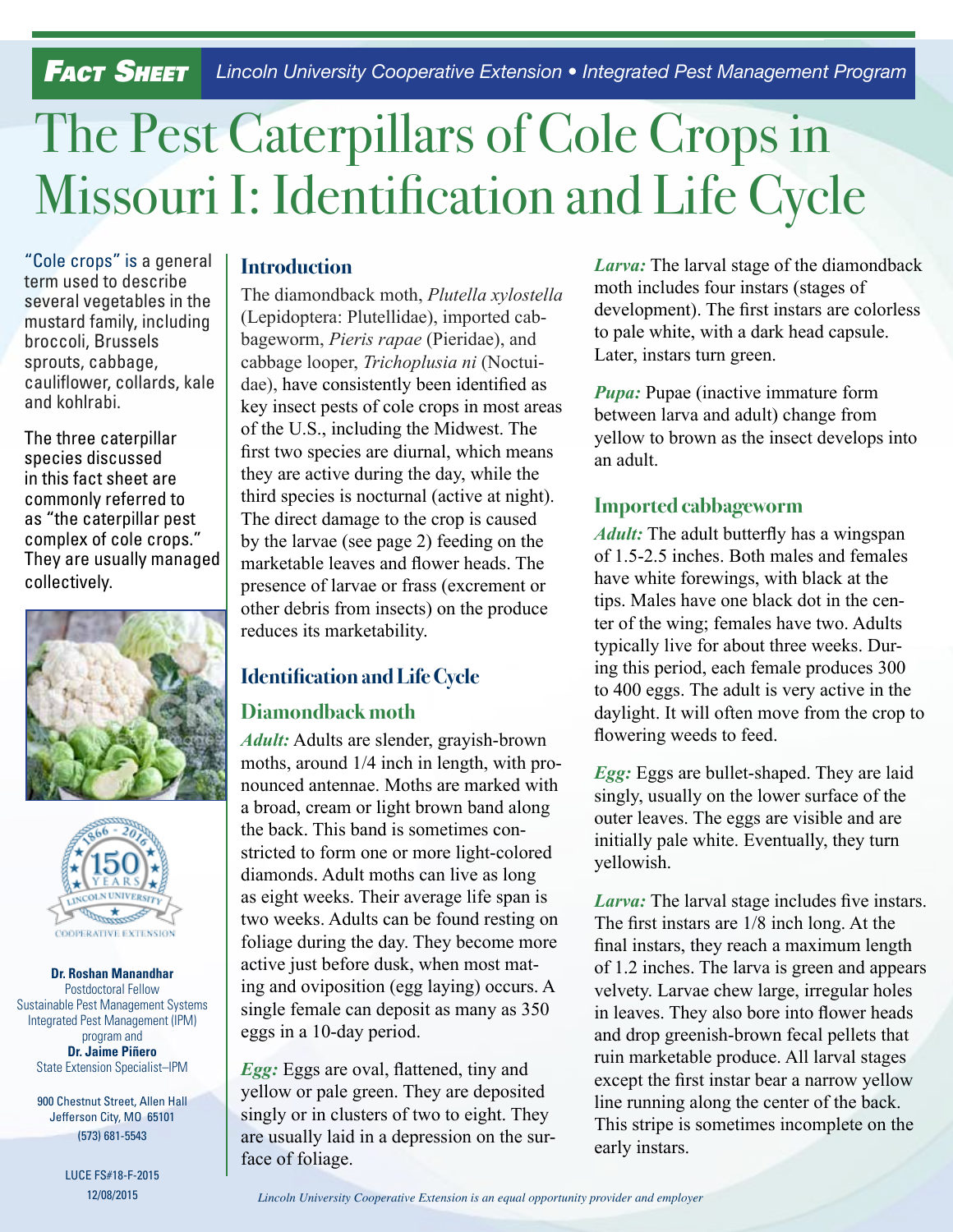# **Pest Caterpillars of Cole Crops (continued)**

*Pupa:* Pupation normally occurs on the food plant or in nearby debris. Pupae are usually yellow, gray, green or speckled brown.

#### **Cabbage looper**

*Adult:* The moths have a wingspan of nearly 1.5 inches. The forewings are mottled gray-brown in color. The hind wings are light brown at the base.

*Egg:* Cabbage looper eggs are visible half circles, with the flat side stuck to the foliage. The eggs are deposited singly or in clusters of six to seven, either on the upper or lower surface of leaves. Eggs are yellowishwhite or greenish, with ridges running lengthwise.

*Larva:* The larval stage includes five instars. Young larvae are initially a dark color. They become pale green as they begin to feed on leaves. Larvae crawl by arching their backs to form a loop and then projecting the front section of their body forward. This is the basis for

the common name of this insect. Loopers produce ragged holes in leaves and bore through flower heads. They contaminate heads and leaves with frass. A mature larva is 1.2-1.6 inches long. It is mainly green, usually with a distinct white strip on each side.

*Pupa:* Pupation takes place on the underside of leaves, in plant debris or between soil clods. Pupae change from an initial green to dark brown or black. They are about 0.8 inch in length.



#### **References**

Capinera, J. L., 2001. *Handbook of Vegetables Pests*. Academic: New York, NY.

Philips, C. R., Fu, Z., Kuhar, T. P., Shelton, A. M., and Cordero, R. J., 2014. "Natural History, Ecology, and Management of Diamondback Moth (Lepidoptera: Plutellidae), with Emphasis on the United States." *Journal of Integrated Pest Management* 5, 3.

Talekar, N. S., and Shelton, A. M., 1993. "Biology, Ecology, and Management of the Diamondback Moth." *Annual Review of Entomology* 38: 275-301.

#### **Photo credits**

1,9,11. Whitney Cranshaw, Colorado State University, Bugwood.org; 2. Clemson University – United States Department of Agriculture (USDA) Cooperative Extension Slide Series, Bugwood.org; 3, 4. Alton N. Sparks, Jr., University of Georgia, Bugwood.org; 5, 8. David Cappaert, Michigan State University, Bugwood.org; 6, 7. Russ Ottens, University of Georgia, Bugwood.org; 10. R. J. Reynolds Tobacco Company, Bugwood.org; 12. Keith Naylor, Bugwood.org